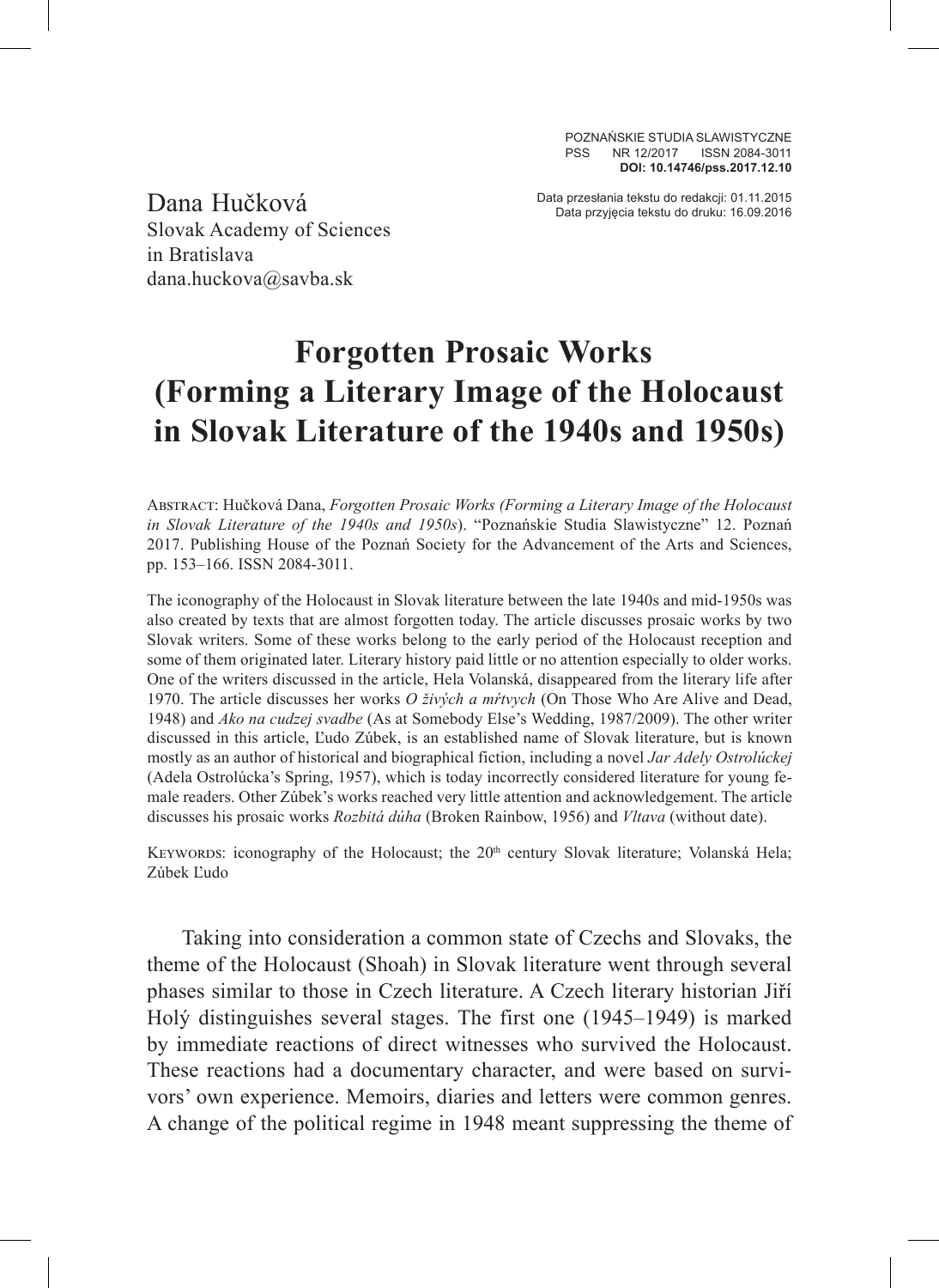the Holocaust, since latent as well as obvious anti-Semitism was supported by the ideology. Instead of Jewish suffering in Nazi concentration camps, a heroic struggle of Communists against Fascists was emphasized. Works published in the 1950s marginalized or completely omitted Jewish identity of prisoners. In the late 1950s and early 1960s, the theme of the Holocaust appeared again. Holý sees a connection between the interest in the theme on the one side, and changes of the political atmosphere and liberalization of political life on the other side. After another political rupture (the so-called "normalization" in the 1970s), Communist ideology and anti- -Semitism got in the foreground. A large number of works with the theme of the Holocaust was published in *samizdat* or abroad. Eventually, Jiří Holý considers the 1980s and 1990s as the second wave of interest in the theme, related to re-evaluating the past (Holý et al. 2011: 7–65).

A similar developmental line in depicting the theme of the Holocaust is also present in Slovak literature: from immediate documentary reactions, through personal experience, and later literary fiction, towards a re-evaluation of the theme emphasizing its topical aspects. The initial, documentary stage preferred literature of witnesses or victims rather than memoirs and diaries (memoirs began to be more common in the 1990s). The first anthology of Slovak literature on the Holocaust after 1989, entitled *Božia ulička* (Divine Lane; Richter 1998), edited by Milan Richter in 1998, proves the validity of J. Holý's classification. The anthology contains poems, prosaic works and essays by sixteen authors written between 1947 and 1997<sup>1</sup>. Another relevant criterion is a different attitude to the theme among authors of Jewish and non-Jewish origin. Slovak Jewish authors, if they remained in Czechoslovakia at all (many of them left the country before the Second World War, for example, Gejza Vámoš [Barborík 2006; Kročanová 1998: 30–39] in 1939; or left after the war, for example, Leopold Lahola in 1949), were silent because the period after the war was ideologically unfavourable. They might have wanted to forget the trauma, or they feared the anti-Semitism of the regime. From the 1950s onwards, non-Jewish Slovak writers have perceived the theme of the Holocaust as a crucial ethic

<sup>1</sup>There are works written by František Švantner, Rudolf Jašík, Leopold Lahola, Peter Karvaš, Ladislav Mňačko, Klára Jarunková, Vincent Šikula, Ján Johanides, Anton Baláž, Ivan Kupec, Iboja Wandall-Holmová, Tuvia Rübner, Ján Ondruš, Mikuláš Kováč, Milan Richter, and Juraj Špitzer.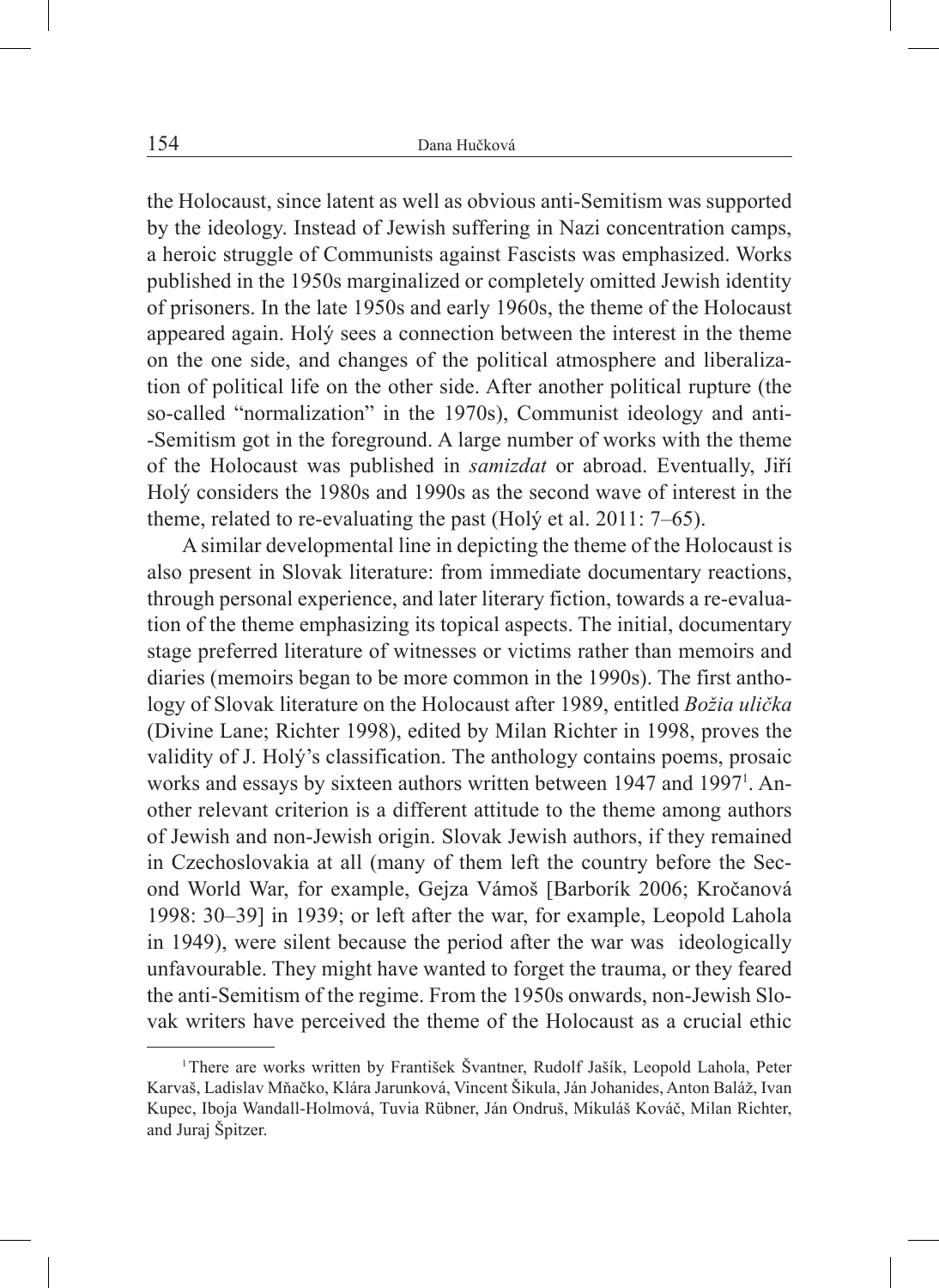problem and a question of consciousness that one must deal with and speak about.

Researching the theme would probably start from a documentary brochure *Oswienčim, hrobka štyroch miliónov ľudí* (Auschwitz, a Grave of Four Million People) from 1945 written by Alfréd Wetzler. Almost twenty years later, in 1964, Wetzler wrote a novel *Čo Dante nevidel* (What Dante Did Not See), and published it under a pseudonym Jozef Lánik. Theatre plays and short stories by Leopold Lahola (real name Leopold Arje Friedmann) mark the initial literary (artistic) stage of the theme. Before his emigration to Israel in 1949, he wrote plays *Bezvetrie v Zuele* (Stillness in Zuela, 1947), *Štyri strany sveta* (Four Sides of the World, 1948) and *Atentát* (Assassination, 1949), as well as short stories on pogroms *Božia ulička* (Divine Lane) and *Vtáčí spev* (Birds Singing); both later included into a collection of stories *Posledná vec* (Last Thing, 1968) (Prušková 1996: 309–318).

Two texts from the late 1940s discuss how people refused to help Jews. A short story with a slight Existentialist hint *Sedliak* (Peasant, published in a posthumous collection *Dáma*, 1966) by František Švantner narrates how a potential rescuer, a nameless peasant, is unable to act altruistically, and instead of offering care to a sick and helpless Jewish doctor, he murders him (Kuzmíková 2000). Švantner showed in this story how the war and fear change human behaviour and how people in borderline situations, driven by the instinct of survival, commit crimes. Juraj Váh's theatre play (originally a radio play) *Ticho* (Silence) from 1948 shows the same situation but is set in a town in 1943. It covers one day when a Jewish person that escaped from a concentration camp comes to a villa of a wealthy state official. Even though he is their son's former classmate, the father sends him away, being afraid of family's safety (Robertsová 2007a: 153–167; on Juraj Váh, v. Váh 2013).

A list of works with the theme of the Holocaust from this period also contains a theatre play *Návrat do života* (Return to Life), written by Peter Karvaš, published and staged in 1949. It shows how a traumatic experience of a concentration camp prevents survivors from new life after the war<sup>2</sup>.

<sup>2</sup>For more information on trauma from concentration camps and difficulties integrating into life, v. Holý et al. 2011: 169–201.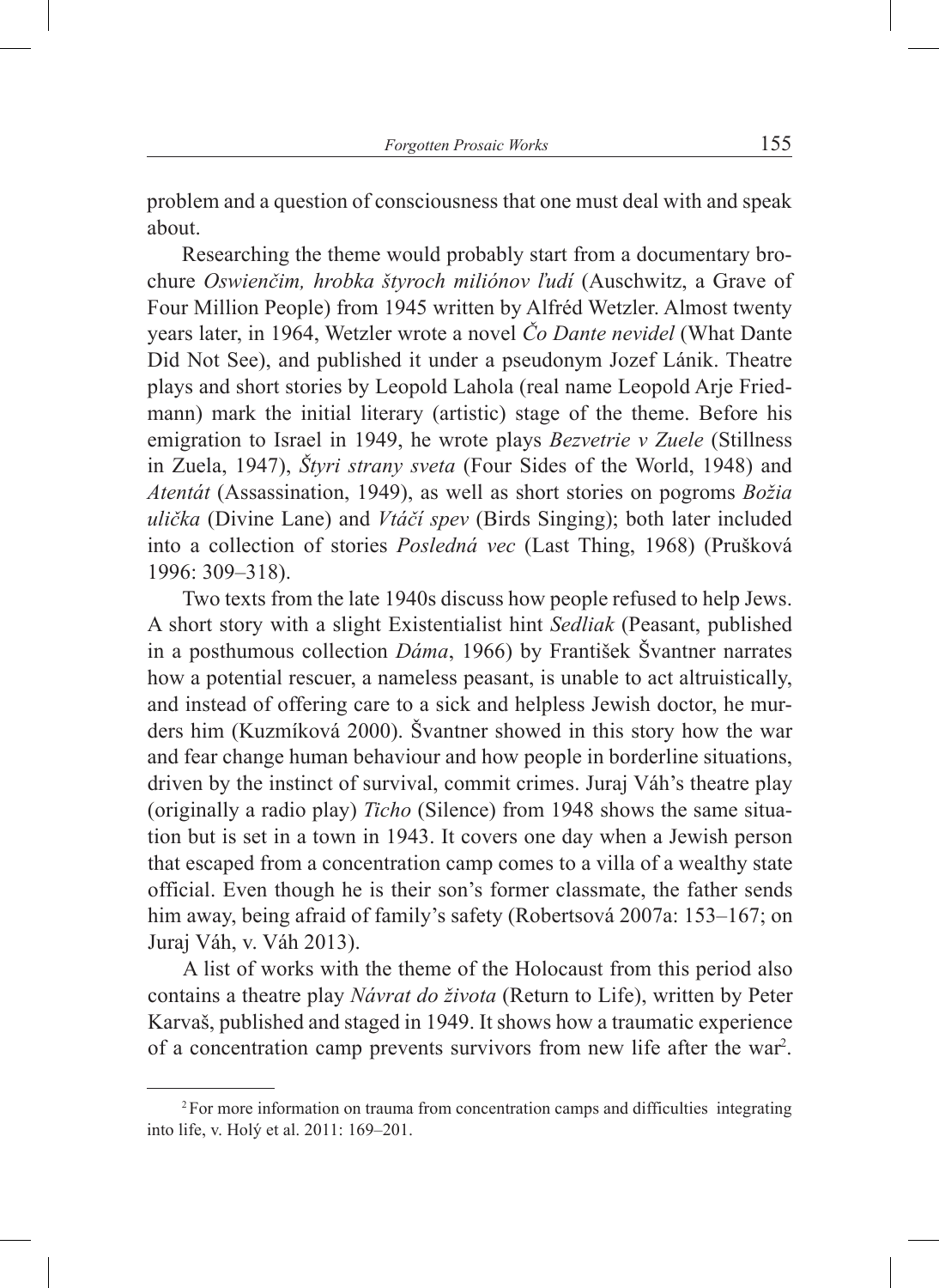Last but not least, a documentary book *Tragédia slovenských Židov* (Tragedy of Slovak Jews) was published in 1949 (Steiner, Engel 1949).

Existing literary histories place a new return of the theme of the Holocaust in Slovak literature to the late 1950s, i.e. the period of the political thaw. This period is represented by works considered crucial for the theme today: Rudolf Jašík's novel *Námestie svätej Alžbety* (St. Elisabeth's Square, 1958), Mikuláš Kováč's poetry-choir with statements of victims *Osvienčim 1958* (Auschwitz 1958, from a collection of verses *Zem pod nohami*, Earth Under Feet, 1960), Ján Ondruš' poems *Osvienčimský oheň*, *Osvienčimský popol* and *Nemecká prehliadka 1944* (Fire of Auschwitz, Ashes of Auschwitz and German Examination 1944, published later in a collection *Šialený mesiac*, Crazy Moon, 1965), and Ladislav Mňačko's novel *Smrť sa volá Engelchen* (Death is Called Engelchen, 1963).

However, other works, today almost forgotten, also created the iconography of the Holocaust in the late 1940s and mid-1950s. This article discusses fiction by two Slovak writers. One of them, Hela Volanská, disappeared from literary life after 1970. The article discusses her works *O živých a mŕtvych* (On Those Who Are Alive and on the Dead, 1948) and *Ako na cudzej svadbe* (As at Somebody Else's Wedding, 1987/ 2009). The other writer discussed in this article, Ľudo Zúbek, is an established name of Slovak literature, but is mostly known as an author of historical and biographical fiction, including a novel *Jar Adely Ostrolúckej* (Adela Ostrolúcka's Spring, 1957), which is today incorrectly considered as literature for young female readers. Other works by him reached very little attention and acknowledgement. The article discusses his prosaic works *Rozbitá dúha* (Broken Rainbow, 1956) and *Vltava* (without date).

Hela Volanská (1912–1996), a Slovak writer of Jewish origin, adhered to a left-wing political orientation, and debuted twice. First in 1948 when she published a collection of short stories *Stretnutia v lesoch*  (Meetings in Forests). Her books were only published in Slovak publishing houses until 1970. The second debut was in 2009, when her autobiographical prose *Ako na cudzej svadbe* (As at Somebody Else's Wedding) became available in Slovakia. This prose was included into a discussion on autobiographical genres, and it also inserted Volanská into the Slovak literary context again.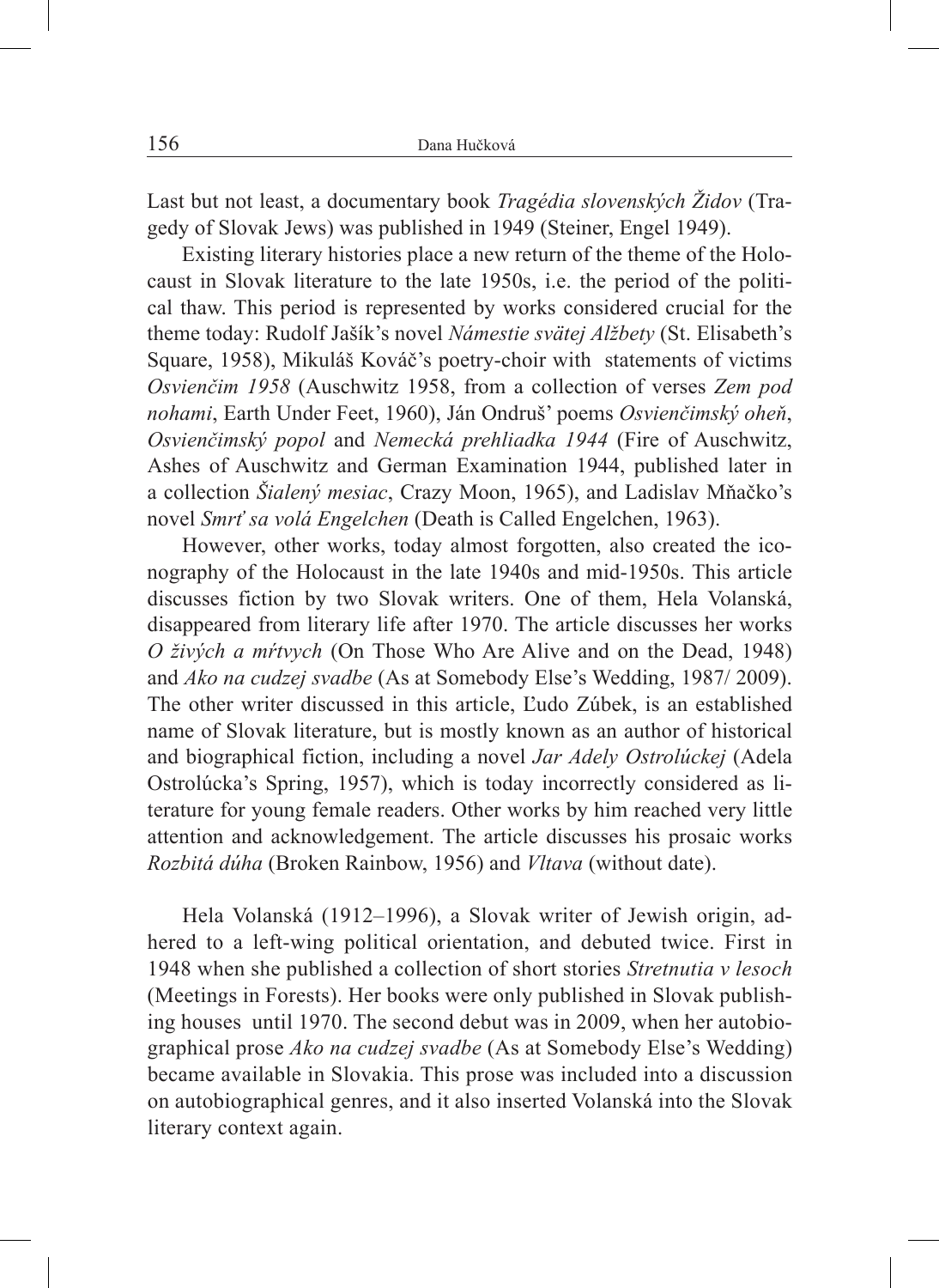Hela Volanská (real name Chaja Wolfowitz, married Friedmannová) was born in Poland (Lodz) in a Jewish family. She studied medicine at Comenius University in Bratislava. She graduated in 1940, after the war had broken up and the political situation had changed. She worked at a surgery ward of the State hospital in Žilina between 1941 and 1943. She was imprisoned for illegal Communist activities in Ilava, and as a Jew internated in a labour camp in Nováky. She joined the resistance movement in the camp. When the Slovak National Uprising broke out in autumn 1944, she became a member of a partisan group. After the war, she worked in trade unions, as a children's doctor and a writer. She lived in Bratislava, then moved to Prague but kept writing in Slovak. In the early 1950s, during political processes, when a new wave of anti-Semitism appeared, she was repeatedly interrogated.

Volanská depicted her experience from the war and the Uprising in a book of short stories *Stretnutia v lesoch* (Meetings in Forests, 1948). In her own words, she tried to "describe the experience from recent years in a bit more compact form" (Volanská 2009: 209)<sup>3</sup>. She used a method of idealized Realism, in order to promote a leading role of Communists in resistance movement and in social life. After years, she admitted that she had falsified the reality:

I meant to grasp the atmosphere of that era faithfully, and I omitted true episodes. I did not mention a Tatar who got a command to dig his own grave. I did not say a single word about commander's relation to prisoners. I censored my text myself, without other people's pressure, I distorted it, and I was silent about details that disturbed me. Yes, I had no idea about literature (Volanská 2009: 210)<sup>4</sup>.

As a convinced and zealous Communist, she identified herself with an explanation that the fight for freedom was exclusively a Communist issue. She did not want to expose her party to any criticism of political opponents. She disagreed with several aspects of the post-war era, such as

 $3$  "(...) trochu ucelenejšie vykresliť zážitky z nedávnych rokov".<br> $4$  "(...) Mienila som vtedajšiu atmosféru vystihnúť čo najpravdivejšie, a pravdivé epizódy som vynechala. Ani som nespomenula Tatára, ktorý si na rozkaz kopal hrob. Slovom som sa nezmienila o veliteľovom vzťahu k zajatcom. Scenzurovala som svoj text sama, bez cudzieho nátlaku, skresľovala som, podrobnosti, ktoré ma znepokojovali, som zamlčala. Áno, nemala som šajnu o literatúre".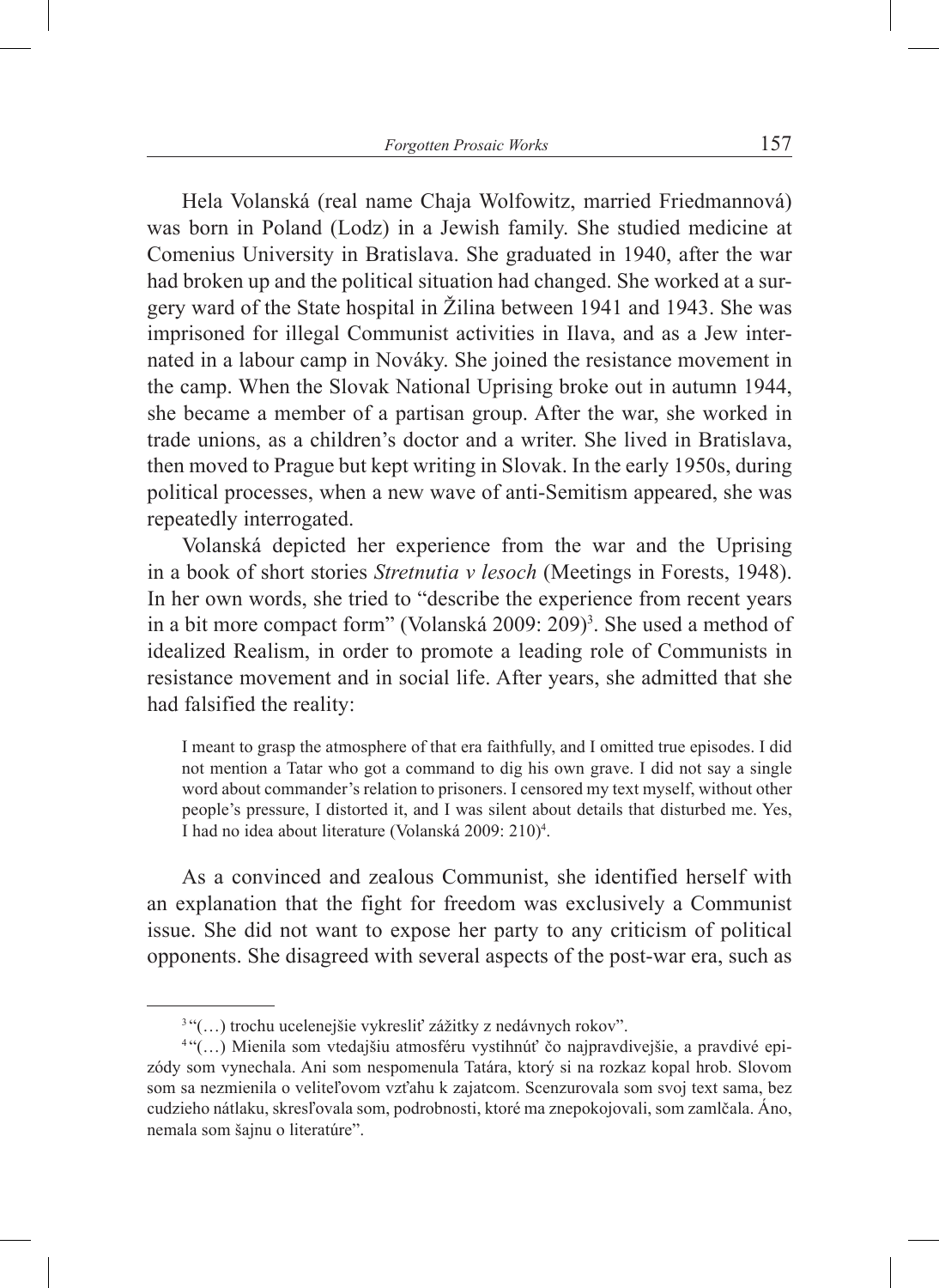excluding Jews from political life, doubting their participation in the fight for freedom, and the principle of collective responsibility.

One of the stories in the collection is entitled *O živých a mŕtvych* (On Those Who Are Alive and Dead). It is the only story dealing with the reality of a Jewish concentration camp in Nováky, reminding readers that "the law on concentration camps was printed with a seal of the Home Ministry of the Slovak State" (Volanská 1948: 95)<sup>5</sup>. The text was composed as a kaleidoscope of partisan's memories of other prisoners, who fought with him in the Uprising. Remembrance began when he saw a sheet of paper with names of the dead on which one name was crossed over and thus illegible. The narrator wishes to find out who this was, whether he/she was on the list by mistake, or whose death was kept silence about.

I cannot decipher names; words not alive grow, suddenly is it full of them here. They are lined up in rows and populate the forest. I am not alive, you are not alive, he/she is not alive. We are not alive… Yet we are alive, we are alive, only they are not alive. Who, who is the one whose name was crossed over? (Volanská 1948: 90)<sup>6</sup>.

Characters of the dead make the story crowded and individualize it. A question about who is and who is not alive is repeated. It leads to a statement about a will to life: "(…) we want to live, we all want to live!" (Volanská 1948: 101)<sup>7</sup>. This Existentialist moment denies a devastating force of the war and directs the protagonist towards future which requires a plan and a goal.

In her further works, Volanská chose different themes. Her works include a collection of stories *Tajomstvo* (Secret, 1950), a novel *Jed* (Poison, 1957), books of reportages *Veno pre infantku* (Dowry for the Infanta, 1959) and *Kvet paprade* (Fern Flower, 1961), as well as a collection of stories *Planéty* (Planets, 1965), a novel about the life of Polish emigration in Sydney *Domino* (1966), and a novel with a medical theme *Siahni si, ako ma to bolí* (Touch to See How Much It Aches Me, 1970). In the early 1970s, she

<sup>&</sup>lt;sup>5 "</sup>(...) zákon o koncentračných táboroch bol vytlačený s pečaťou ministerstva vnútra Slovenského štátu".

 $6$ " $\ldots$ ) Nelúštim už mená, Slová ne ži je rastú, je ich tu naraz plno. Rovnajú sa do zástupov a zapĺňajú les. Nežijem, nežiješ, nežije. Nežijeme... Ale my žijeme, žijeme, len oni nežijú. Kto, kto je ten škrtnutý?".

<sup>7</sup> "(…) chceme žiť, všetci chceme žiť!".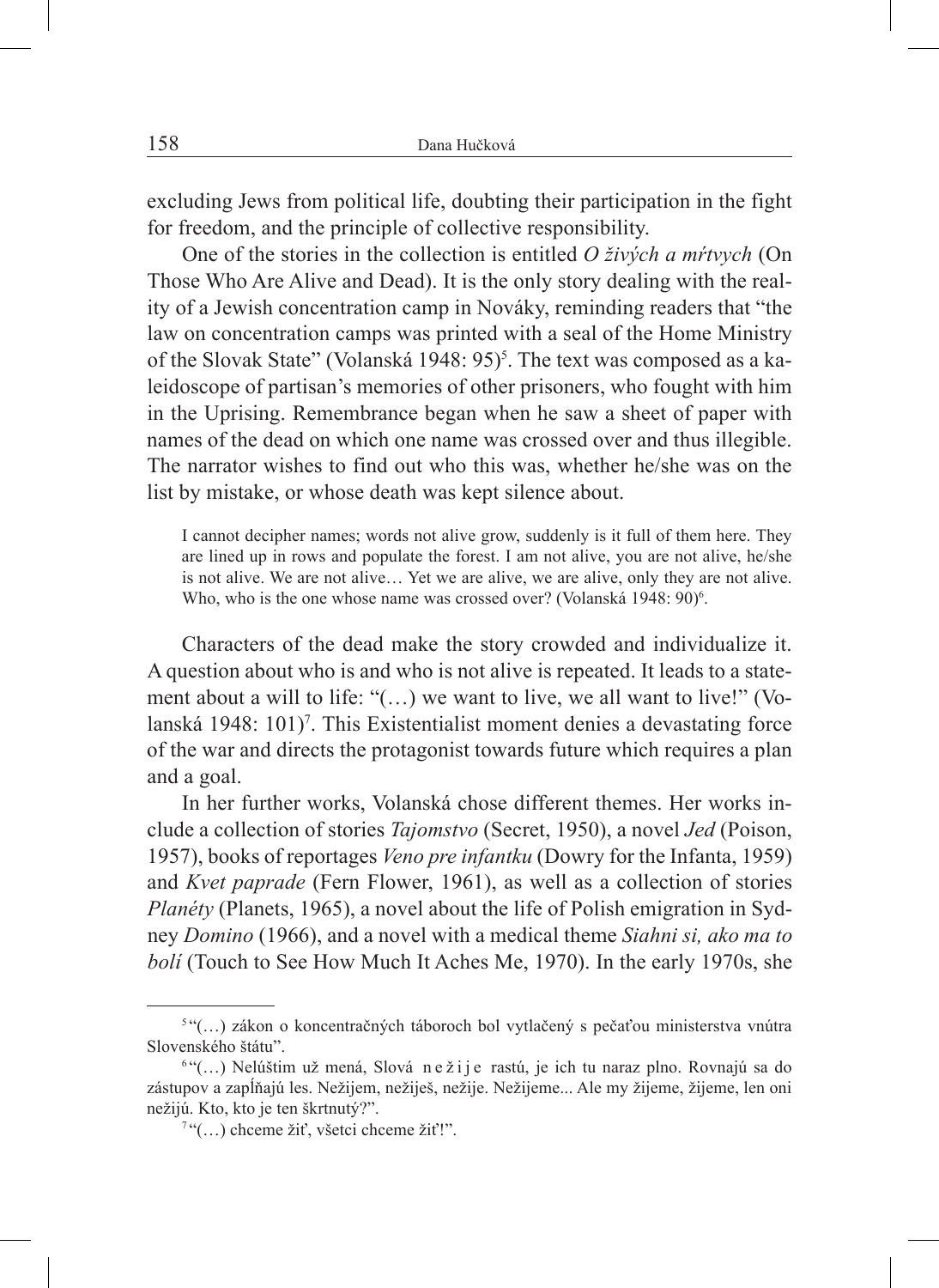became politically unwanted and a ban was issued on her works. In this period, she returned to the theme of the Holocaust. A *samizdat* publishing house in Prague, Petlice, published her autobiographical novel *Concordia* (1987). Later she published it in Czech translation with a title *Cizí svadba* (Somebody Else's Wedding, 1991) under her maiden name Chaja Wolfowitz. In German, the book was published as *Wie auf einer fremden Hochzeit* (1990). The novel only appeared in Slovak in 2009 under a title *Ako na cudzej svadbe (As At Somebody Else's Wedding).* Hela Volanská expressed in it her own traumatizing experience as a Polish Jewish girl and a young woman who survived a Slovak labour camp and the war. The title in Slovak repeats words of author's mother, who commented on her daughter's desire to have her Hebrew name changed (Chaja means hope) because Poles laughed at it. Instead, she wanted to have a Polish name Hela. "If you feel a shame for your own name, you feel as at somebody else's wedding through all your life  $(...)$  You should be proud that you are Jewish!" (Volanská 2009:  $23$ )<sup>8</sup>. In a symbolical manner, the title of the novel also expresses one of author's predominant feelings, shared by the entire Jewish community – the feeling of distance, exclusion, constant danger and fear from anti-Semitic politics of different regimes.

Hela Volanská describes her life, her memories of the family in Poland, the years of the war in Slovakia, the 1950s in Czechoslovakia, her fear from political persecution and false accusations. She neutrally and objectively describes the partisan movement. She was a political commissar even though a Russian commander minded that she was Jewish: "This is a Slovak uprising, why Jews are here?" (Volanská 2009: 241)<sup>9</sup>. The leitmotif of the book is the reflection about how to stay firm and moral in the most difficult situations, how to act in accordance with the moral law, and how to avoid its violation (Baláž 2010). Volanská is aware that "the past is not a coat lining that you remove and throw away. Past is the bottom layer, an inseparable element of today" (Volanská 2009:  $237$ <sup>10</sup>. This is the reason why she writes about her personal experience with history. She submits

<sup>&</sup>lt;sup>8</sup> "Keď sa budeš hanbiť za vlastné meno, celý život sa budeš cítiť ako na cudzej svadbe. (…) Máš byť hrdá, že si Židovka!". 9 "Toto je slovenské povstanie, na čo sú tu Židia?".

<sup>&</sup>lt;sup>10</sup> "Minulosť nie je podšívka, ktorú odpáraš a zahodíš. Minulosť je spodná vrstva, neoddeliteľná zložka dneška".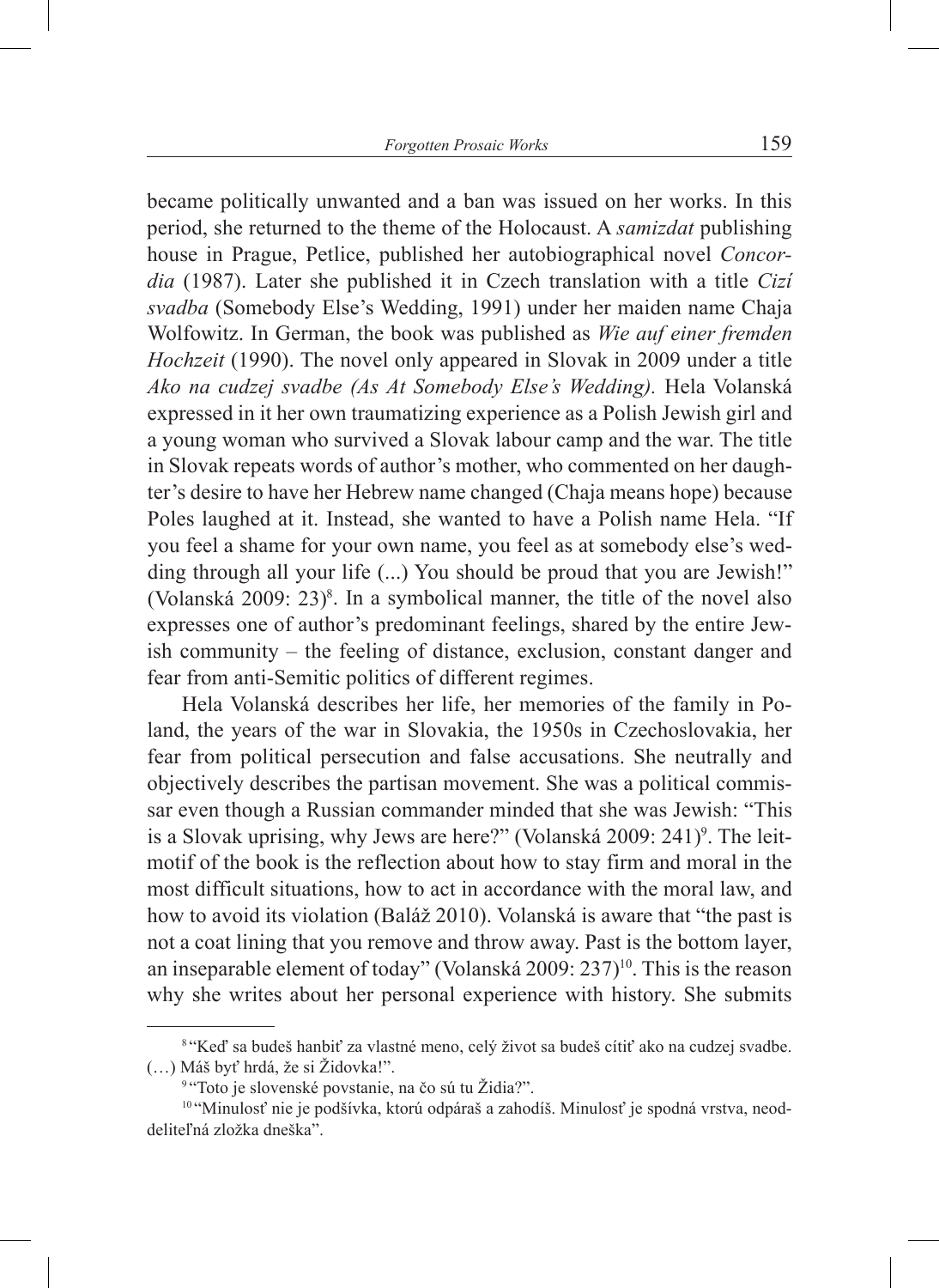her testimony about political manipulations, about evil and inhumanity of the times that claimed to build better future but limited instead elementary human freedom. Volanská's biographical narrative is generally determined by three basic ideological factors; namely, by racial persecution, Holocaust and political persecution. Her female perspective adds a gender aspect to the theme. The problem of women in the Holocaust became a research theme relatively late, in the 1980s; and in Slovakia, as an ethnographer Monika Vrzgulová writes, only recently (Vrzgulová 2011: 403). An essential precondition for gender studies about the Holocaust is awareness that "women and men reacted, experienced and «elaborated» the impact and consequences of racial persecution in different ways" (Vrzgulová 2011: 403–404). However, the way in which Volanská "experienced and reflected her own womanhood" (Vrzgulová 2011: 404) is significantly limited by an ideological filter that, in some parts of the text, completely suppresses it and moves it to the background. If a gender oriented interpretation perceives women in the Holocaust as "basically double victims – as women and as Jewish" (Vrzgulová 2011: 415), Volanská, in the context of depicting a post-war reality, adds a third dimension: victims of the Communist regime.

Ľudo Zúbek (1907–1969) is considered a "dedicated describer of the national history" (Tomčík 1967), an author of non-fiction, as well as of historical and biographical stories and novels about representatives of Slovak culture, arts and history – for example, he wrote a book about a Gothic carver Paul from Levoča (*Skrytý prameň* [Hidden Source], 1956); and two works about a leader of the 19th century Slovak revival Ľudovít Štúr (*Posledný zápas* [Last Struggle], 1956, depicting the last days of his life and his death, as well as *Jar Adely Ostrolúckej* [Adela Ostrolúcka's Spring], 195711, about Štúr's relation to a young noble woman). However, Zúbek was also interested in presence as his fiction works with the war theme prove: *Mobilizácia*, *Rozbitá dúha*, *Vltava*, *Rukojemníci*, and *Tieňový obraz*  (Mobilisation, Broken Rainbow, Vltava, Hostages, and Shadow Picture). Except for one story, these texts were not published in Zúbek's lifetime.

<sup>11</sup>Zúbek's novel *Jar Adely Ostrolúckej* (Adela Ostrolúcka's Spring) was translated into Polish under the title *Wiosna Adeli*.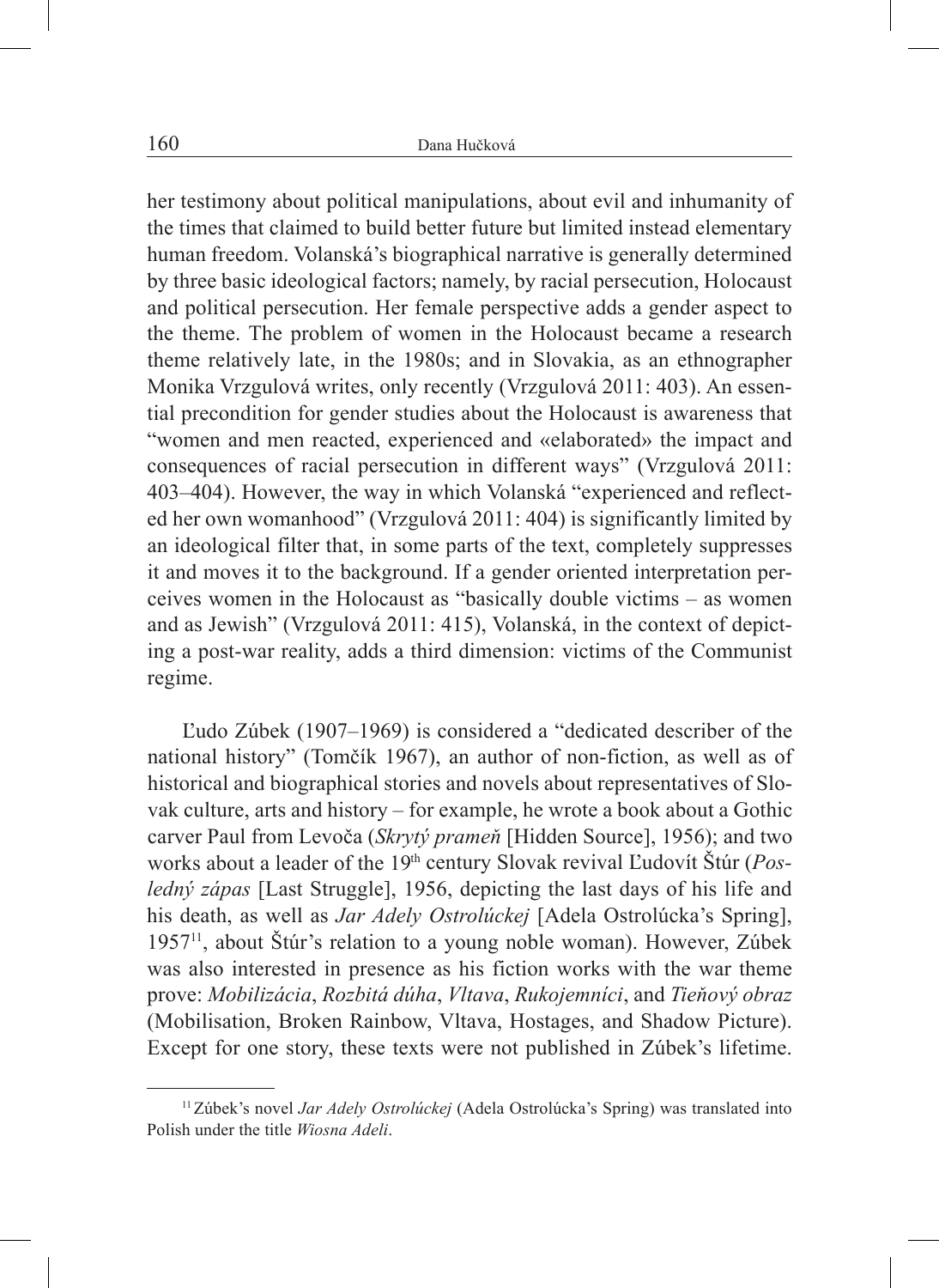They were edited by a literary historian Milan Jurčo (Zúbek 1987) in 1987. Two years earlier Jurčo also published a monograph on Ľudo Zúbek (Jurčo 1985). A new edition of Zúbek's stories, however, went almost unnoticed<sup>12</sup>.

Moral values are deeply rooted in Ľudo Zúbek's work, as also his war stories show. Two of them relate to the theme of the Holocaust: *Rozbitá dúha* (Broken Rainbow) and *Vltava.* The prehistory of the former one is set in the period before the disintegration of Austro-Hungarian monarchy, and the story continues by brief stops in the 1920s, 1930s and 1940s, showing life in a small Slovak town. The latter one describes an infernal setting of a concentration camp. *Rozbitá dúha* (Broken Rainbow) was published in 1956 in a weekly "Život" (Life). Zúbek used a mosaic of flashbacks to depict a relationship between two young people, both from non-Slovak families that, however, lived on the territory of present Slovakia for centuries. He showed their friendship in childhood, young man's hidden affection, and the story culminates in a scene of Jews being deported by Germans. The relation gets complicated since the ideology is perverted. A Jewish girl Erika is deported by her old friend and love, a German, Karol, who carries out his superiors' commands. Characters in the prose are model ones, and are determined by their social status. A young male protagonist experiences emotional confusion but the ideological pressure is stronger and he is unable to oppose it. As Milan Jurčo writes:

*Rozbitá dúha* (Broken Rainbow) is the most elaborated story out of all Zúbek's war stories. It is a symphony about love between two young people. Love that crashed to pieces, demolished by a harsh war reality before it could develop. In no other Zúbek's work one can find such a sensitive and artistic depiction of a relation of two people on the cusp between childhood and adulthood. Their unclear desires do not have a concrete shape yet (…) Sensed love stops understanding itself when somebody else's will penetrates into its magic circle (Jurčo 1987: 265)<sup>13</sup>.

<sup>&</sup>lt;sup>12</sup>The book had a similar destiny as many other works that a literary historian Dagmar Kročanová-Robertsová covers in her research of theatre and drama between 1945 and 1949, in a monograph *Nerozrezaná dráma* (Uncut Drama). Since she was the first reader of plays that had been published decades ago but had not been read yet, she had to cut pages of the original editions (v. Robertsová 2007b: 3). My experience with Zúbek's book from 1987 is similar.

<sup>13</sup> "Novela *Rozbitá dúha* je zo všetkých Zúbkových vojnových próz umelecky najprepracovanejšia. Je to symfónia lásky dvoch mladých ľudí. Lásky, ktorá sa rozbíja na márne kúsky nárazom o tvrdú vojnovú realitu skôr, ako sa stihla rozvinúť. Nikde inde v Zúbkovej tvorbe nenájdeme tak výsostne umelecky zvládnutý a subjektívne hlboko precítený vzťah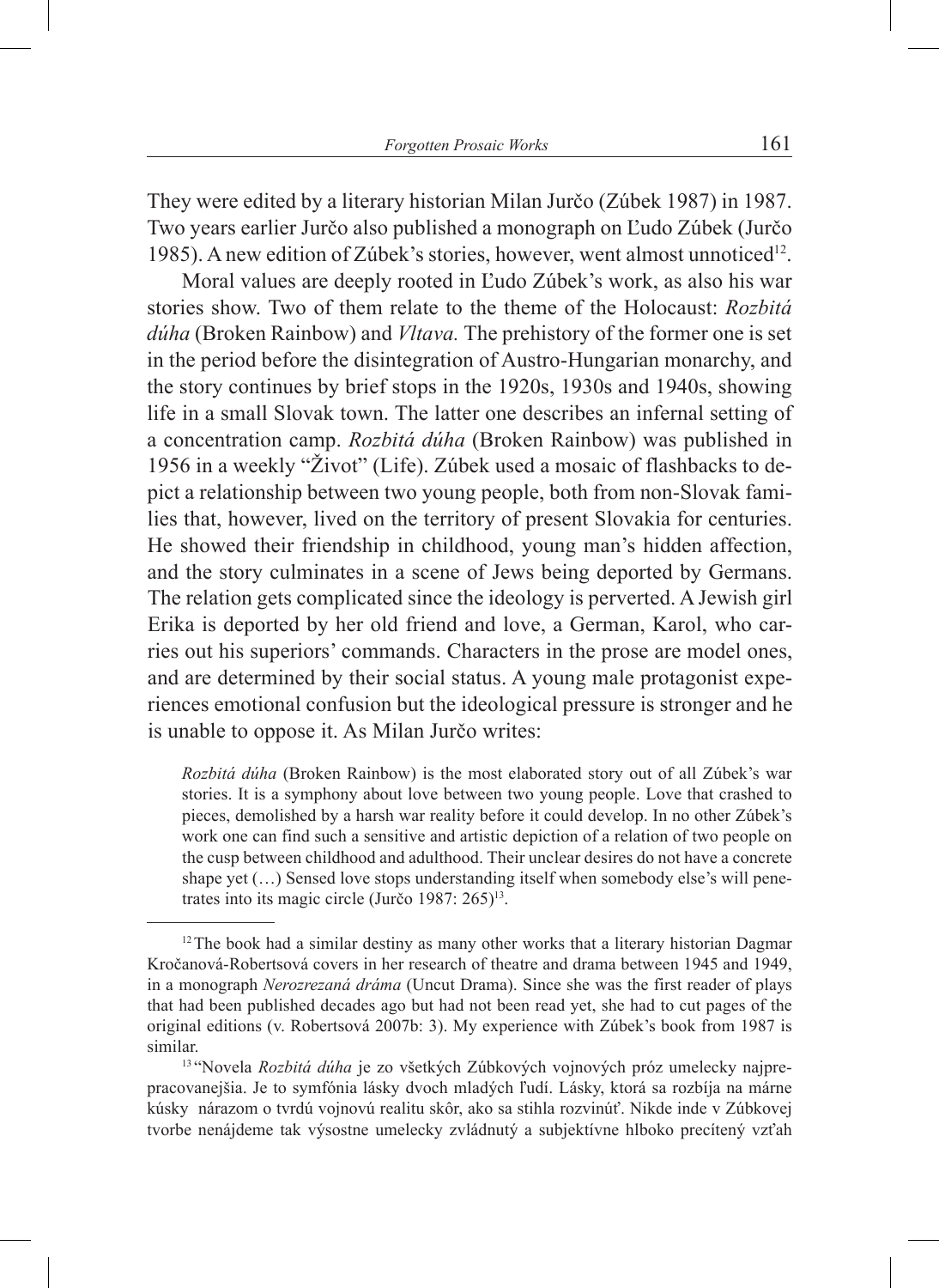Zúbek shows a borderline situation and, at the same time, he modifies a model of Romantic literature (love with obstacles) by implementing problematic and ideological elements.

Even though Erika and Karol have a different social background, nationality, religion and values, they are still close one to another. Only under the pressure of Nazi ideology, which Karol absorbs through education, they get divided by the concept of the race. Karol becomes Karl, he joins Hitler- -Jugend, and his hatred of Jews supposedly indicates his political maturity. Even though he admires Erika and is fascinated by her erotic beauty (that she is not aware of), he believes in the rhetoric of racial superiority and ideological prejudice. A political aspect wins in his dilemma. His secret love changes into harshness, and weak Karol publically states that he hates a "damn Jew". His character is more individualized in the story than hers: he is dynamic, contradictory, ambiguous, and clearly negative in the end. In Karol, Zúbek showed how ideology deprives humans of their ability to feel solidarity with others, to overcome prejudice and to act morally that is, in accordance with their own feelings.

The other story, *Vltava*, is set in a concentration camp. It got preserved among Zúbek's manuscripts. It was not dated and was only published in 1987. Its plot is dramatic: one of female prisoners, a former ballet dancer of the National Theatre in Prague, has to dance on the 28<sup>th</sup> October (the anniversary of founding Czechoslovak Republic) on the Appelplatz to the music of the second symphony *Vltava* from the cycle *Má vlast* (My Homeland) by a Czech composer Bedřich Smetana. The commander enjoys the dance whereas the prisoners suffer.

Only a brain of a perverted person dulled by cruelty could think of this kind of emotional torture. Perhaps they wanted to make a beloved composition profane, perhaps they wanted that the melody dear to all tear to pieces aching hearts, perhaps they wanted to show their understanding of aesthetic values – whatever the reason was, they succeeded (Zúbek 1987: 152)14.

dvoch mladých ľudí na rozhraní detstva a dospievania. Nejasné túžby ešte nemajú konkrétny tvar (...) Tušená ľúbosť si sama prestáva rozumieť, keď do jej magického čarokruhu preniká cudzia vôľa".

<sup>14</sup> "Iba krutosťami otupený mozog perverzného človeka mohol si vymyslieť takýto druh duševných múk. Azda chceli sprofanizovať milovanú skladbu, azda chceli rozdrásať ubo-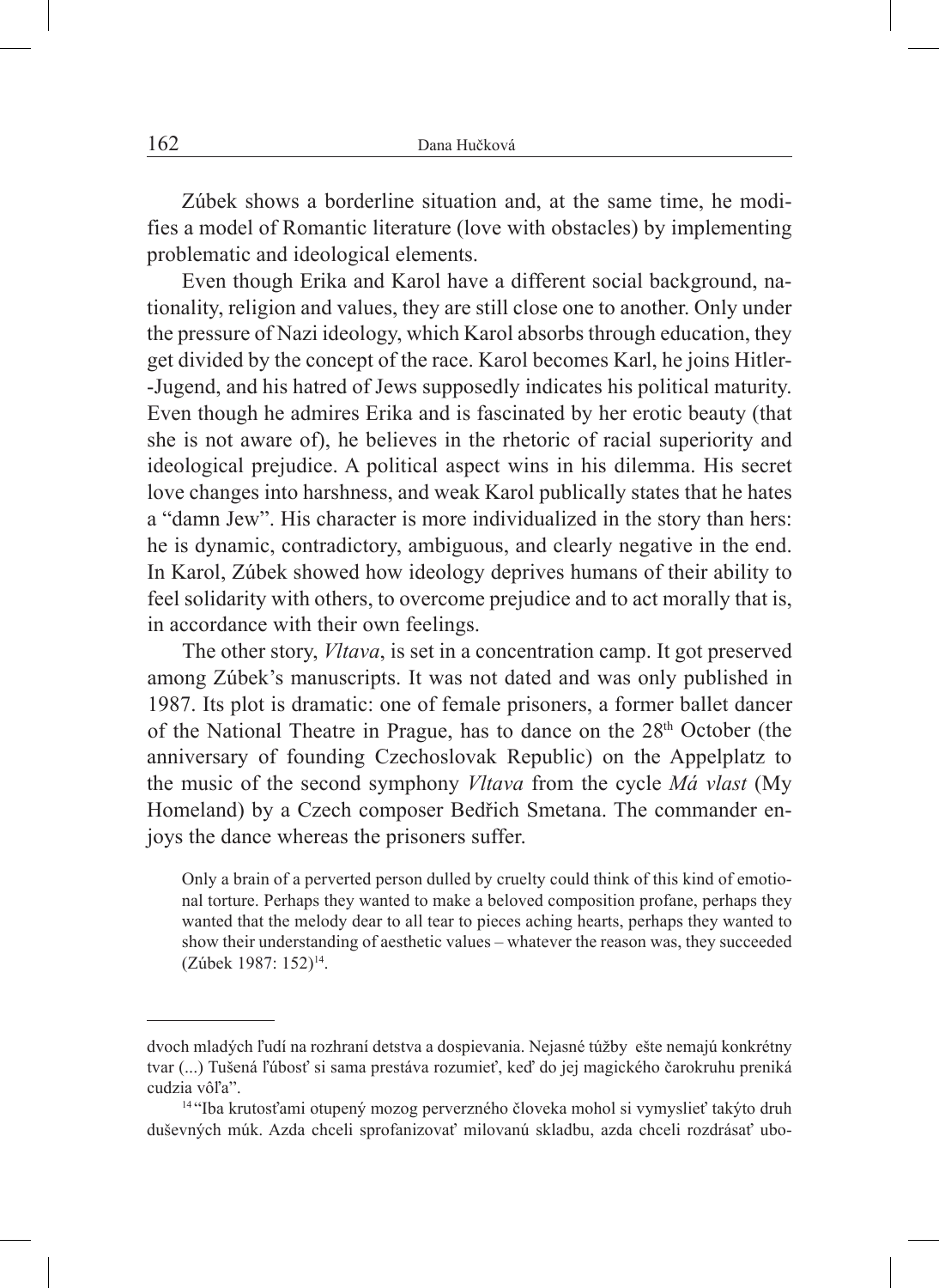The last tones of the composition mean dancer's death. The commander, a person with no conscience and morals, enjoys humiliation and shoots the dancer in front of other prisoners' eyes.

Everything must have been thought through before – with a German preciseness and punctuality. The music was over. It is not the end yet though. After a short dramatic pause, the composition is completed by two strong accords. Like two beats. Two exclamation marks to emphasize the conclusion. After this brief pause that created a bridge between life and death, those scary exclamation marks were heard. They echoed because two shots from a gun made sounds of tympani stronger. Dry, roaring, as if they spoke human speech, those two maledicted words: Los! Los! (Zúbek 1987: 157–158)<sup>15</sup>.

However, the prisoners perceive the tragic dance as an expression of the desire for freedom, as a spark of hope, a reminiscence of distant home, an imprint that enabled them to overcome their lethargy and apathy caused by inhuman, infernal conditions of the camp.

The story contains a strong humanistic message: arts opposes death, since it is capable to defeat inhumanity and to give rise to the hope of new life. Music brings light to the darkest reality. According to Milan Jurčo,

Zúbek realized that the choice of the theme matters if a work of art is to influence beings on the edge between life and death. He chose a music work with a theme of homeland. However, he did not get satisfied by this. He knew that he had to contrast a human struggle for an artistic shape to a struggle with immense despair (Jurčo 1987: 267)<sup>16</sup>.

This struggle for an artistic shape was represented by an inner monologue of the ballet dancer commenting on her improvisation and looking for adequate expression of music.

lené srdcia melódiou nad všetko drahou, azda chceli ukázať svoje pochopenie pre estetické hodnoty – nech bolo akokoľvek, efekt sa vydaril".

<sup>&</sup>lt;sup>15 "</sup>Všetko bolo istotne už vopred premyslené a pripravené s diabolskou – nie, to je slabý výraz! – s nemeckou dôkladnosťou a presnosťou. Hudba doznela. Ale ešte nie je koniec. Po krátkej dramatickej pauze zavŕšia skladbu dva strohé akordy. Akoby dva údery. Dva výkričníky na zvýraznenie záveru. Po tej kratučkej pauze, ktorá sa stala mostom medzi životom a smeťou, zazneli tie strašidelné výkričníky. Zazneli zdvojene, lebo zvuky tympanov zosilneli dva výstrely z revolvera. Sucho, štekavo, akoby aj ony hovorili ľudskou rečou tie dve prekliate slová: «Los! Los!»".

<sup>&</sup>lt;sup>16</sup> "Zúbek si však uvedomil, že záleží už na voľbe témy, ak má umelecké dielo zapôsobiť na bytosti potácajúce sa na hranici života a smrti. Rozhodol sa pre hudobné dielo s témou vlasti. No neuspokojil sa s tým. Vedel, že do zápasu s bezhraničným zúfalstvom musí postaviť aktuálny zápas človeka o umelecký tvar".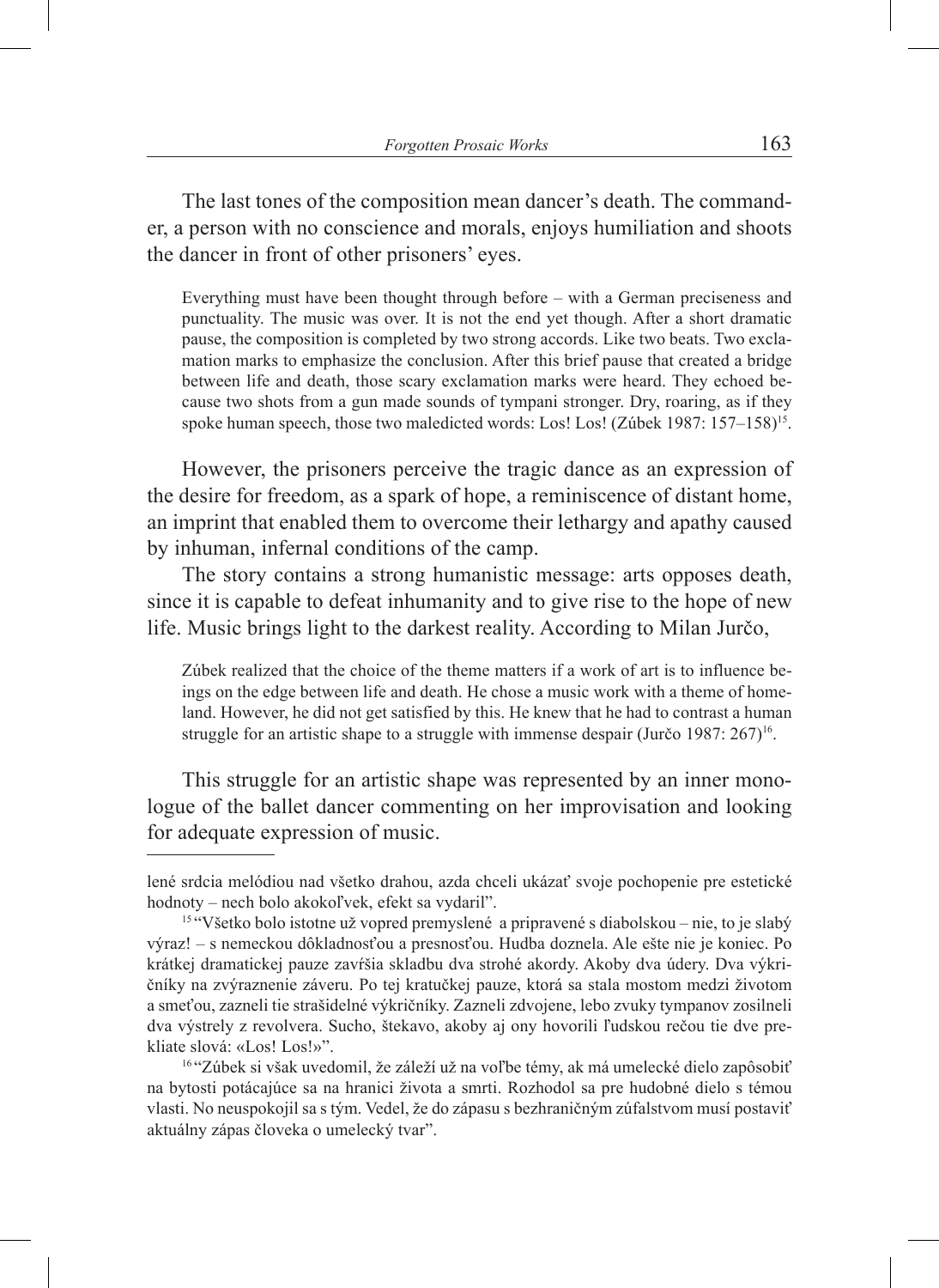She felt as a violin player on a stage in front of demanding audiences, with a violin that only had one string. So what! With one string, she will try to produce a melody that will make heart sing and soul cheer even when eyes cry. She must produce that miracle, if not for herself, then for these audiences. She has not ever had audiences like that and there were few artists in the world that would have similar audiences (Zúbek 1987: 153)17.

The ballet dancer finds inner strength to express particular music motifs with her weak body – grace of a running doe, bickering water, cheerful village dance… She reaches ecstasy when she uses all her creativity in order to mediate the message of a national composer through her dance. Zúbek mediates her effort into the language of literature. For her effort, she is rewarded by energy and hope of other prisoners who seem living shades rather than people. She dies because commander's refined perversity requires her death. This conclusion confirms a statement from the beginning of the story, that "in no other place human lives are worth as little as here in a concentration camp" (Zúbek 1987: 149)<sup>18</sup>.

Zúbek focused on the force of aesthetic impression, even though produced in inhuman and immoral surroundings. Combining facts and fiction, he showed a connection between music and dance, symphony and ballet dance as elements that stimulated deprived people and gave them new hope. In his story, he was able to show all elementary aspects of the Nazi ideology in concentration camps, such as the loss of prisoners' identities; no respect for and annihilation of human dignity; people's isolation; treating people as if they never existed; situations, in which a punishment has no connection with a crime; and others.

Both Hela Volanská and Ľudo Zúbek in their works expanded the register of topoi, motifs and images related to a literary representation of the Holocaust. Volanská shifted from her initial position (literature of witnesses and victims) to memoirs preserving memory, and bringing messages about

<sup>17 &</sup>quot;Cítila sa ako huslista stojaci na pódiu pred náročným obecenstvom s husľami a len jednou strunou na nich. Ale nech! Pokúsi sa na tejto jedinej strune vylúdiť melódiu, pri ktorej bude srdce spievať a duša jasať – i keď oči budú plakať. Musí vyčariť zo seba ten zázrak, ak nie pre seba, tak pre toto obecenstvo. Takéto ešte nikdy nemala a na svete by sa našlo málo umelcov, ktorí by vystupovali pred podobným obecenstvom".<br><sup>18 "</sup>Nikde nie sú ľudské životy také lacné ako tu v koncentračnom tábore".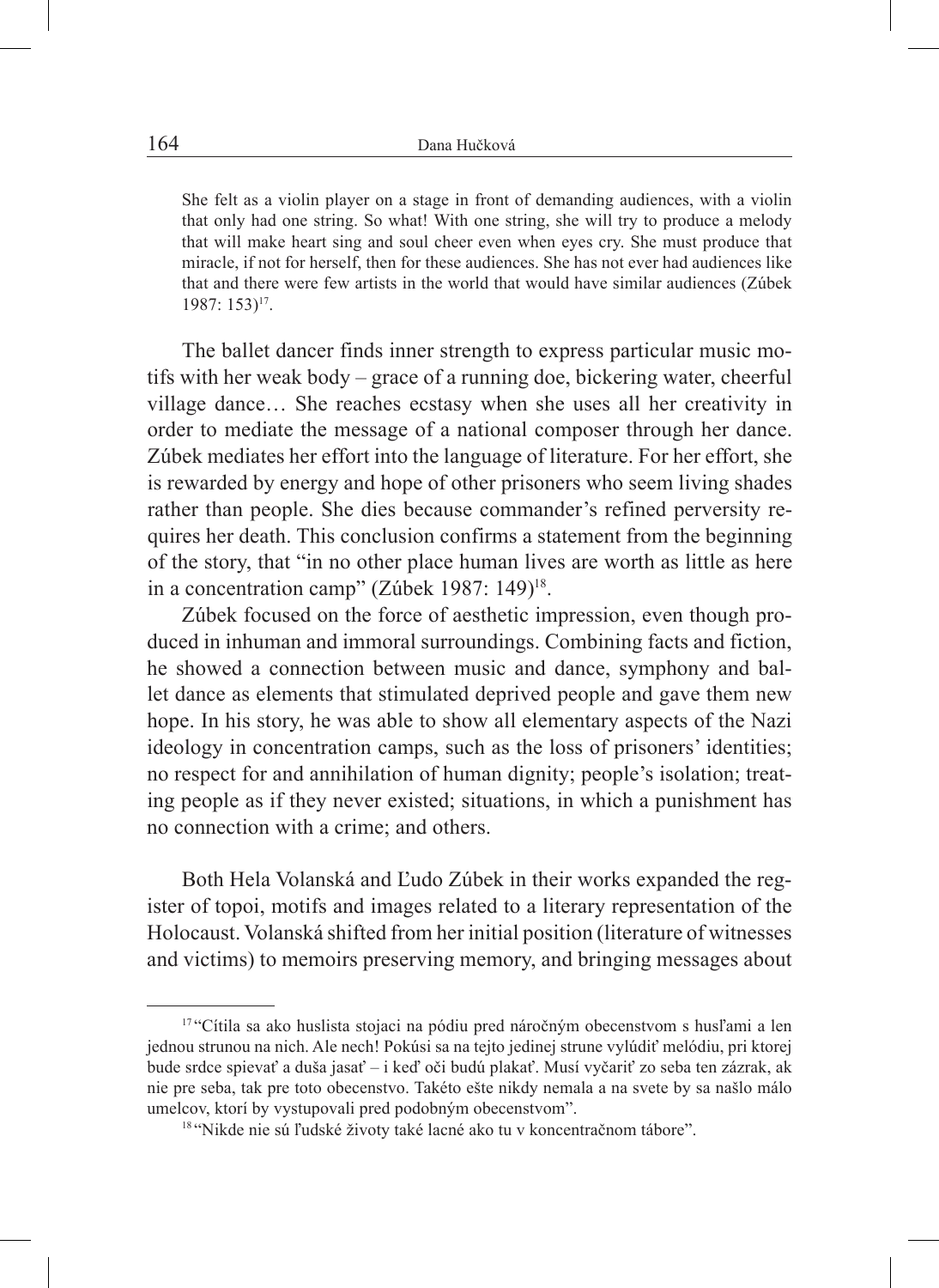horrors, suffering and cruelty produced by people's fidelity to ideology. Zúbek, without having personal experience from the Holocaust, developed autonomous artistic statements from the beginning of his literary career. Both writers, however, emphasized that the theme of the Holocaust was not an issue of the past. Instead, it must remain a constant part of historical and national memory available also through literature. Even though in different times and in a different milieu, they came to the conclusion very similar to the one expressed by a Hungarian writer Imre Kertész (2002), namely, if people in presence want to overcome the trauma of the Holocaust, they have to face history of their own nation. Only a return to the past and an identification with historical experience, no matter how unpleasant and tragic it was, leads to knowledge and catharsis. Although historical approach to the Holocaust can offer neither explanation nor understanding, it is necessary because only self-reflection leads to purification.

According to a historian Ivan Kamenec, in the period of the Communist regime, problems of the Holocaust were more reflected in arts: in literature, poetry, drama, film, music and visual arts... Artistic works with this problem thus, to some extent and with a necessary toleration of artistic concession, substituted the knowledge about the Holocaust which Slovak public should have received, first of all, from historians. Nevertheless, an artistic depiction of the Holocaust was very important for the consciousness of the society in existing conditions (Kamenec 2009: 65). Although H. Volanská and Ľ. Zúbek's texts had different motivations and publishing destinies, in this sense they played an essential part in an initial construction, and later also in a revival of historical memory, as well as in coping with historical traumas through arts.

## **Literatúra**

Baláž A., 2010, *Ako na cudzej svadbe*, in: "Knižná revue" No. 1.

Barborík V., 2006, *Prozaik Gejza Vámoš*, Bratislava.

- Holý J. (ed.), 2007, *Holokaust v české, slovenské a polské literatuře*, Praha.
- Holý J., Málek P., Špirit M., Tomáš F., 2011, *Šoa v české literatuře a v kulturní paměti*, Praha.

Jurčo M., 1985, *Dielo Ľuda Zúbka*, Bratislava.

Jurčo M., 1987, *Objavovateľ i tvorca krásy*, in: Ľ. Zúbek, *Zo zamknutej záhrady*, ed. M. Jurčo, Bratislava, pp. 253–271.